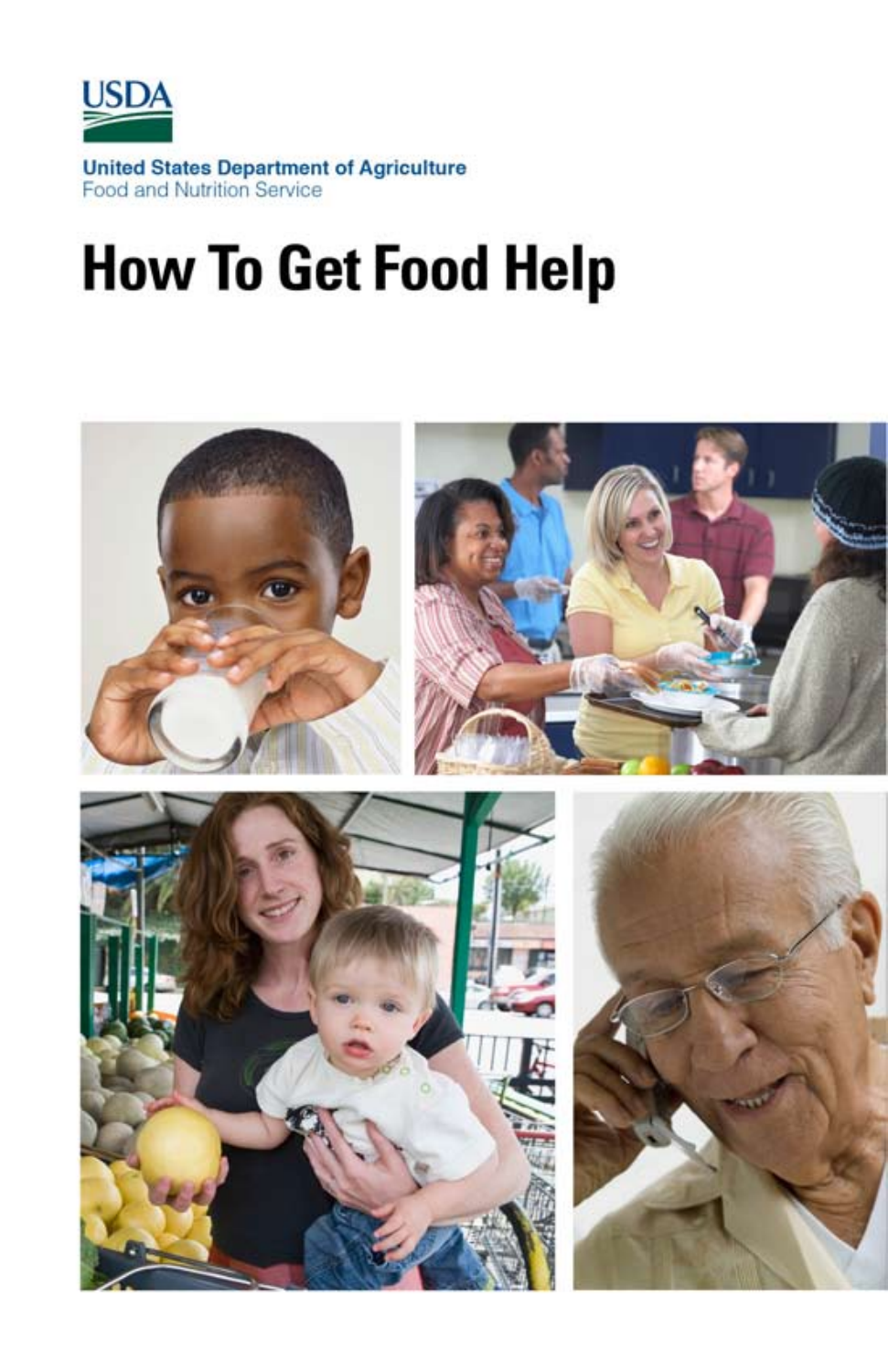

## **If you need food help today, call 1-866-348-6479 (1-866-3-HUNGRY)**

This is the National Hunger Hotline. The hotline staff can help you find food near where you live. It's a free call. You can call Monday to Friday, 9:00 a.m. to 5:00 p.m., and Saturdays 10:00 a.m. to 2:00 p.m., Eastern Time.

 **Resources** and choose **Resource Directory** If you need help during other hours, visit **[www.WhyHunger.org/nhc.](www.WhyHunger.org/nhc)** Click on from the drop-down menu. Then scroll down and click on **Get Help.** 

## **How To Get Food Help**

The U.S. Department of Agriculture has many programs to help people get food. We want you to know what help there is.

We grouped the programs in this booklet by the people they can help. Immigrants can get food help from all of these programs. SNAP asks for documents to prove citizenship or legal presence in the U.S. The National School Lunch and School Breakfast Programs do not require documents, but States may choose to require documents for other programs. If you need help for:

| People of all<br>ages (everyone,<br>singles and families,<br>employed or<br>unemployed) | Go to page 2 to learn about<br>Supplemental Nutrition Assistance<br>Program (SNAP), The Emergency<br>Food Assistance Program (TEFAP),<br>and Food Help for Disaster Relief. |
|-----------------------------------------------------------------------------------------|-----------------------------------------------------------------------------------------------------------------------------------------------------------------------------|
| Babies, children<br>under age 5, and                                                    | Go to page 6 to learn about Special<br>Supplemental Nutrition Program for                                                                                                   |
| women who have                                                                          | Women, Infants, and Children (WIC),                                                                                                                                         |
| recently had a baby,                                                                    | WIC Farmers' Market Nutrition Program                                                                                                                                       |
| are pregnant, or are<br>breastfeeding                                                   | (FMNP), and Commodity Supplemental<br>Food Program (CSFP).                                                                                                                  |
| Children from<br>kindergarten<br>to 12th grade                                          | Go to page 8 to learn about School<br>Meals Programs and Summer Food<br>Service Program (SFSP).                                                                             |
| Seniors age 60<br>and over                                                              | Go to page 10 to learn about Senior<br>Farmers' Market Nutrition Program<br>(SFMNP) and Commodity Supplemental<br>Food Program (CSFP).                                      |
|                                                                                         |                                                                                                                                                                             |
| <b>American Indians</b>                                                                 | Go to pages 4, 6, and 11 to learn about<br>Food Distribution Program on Indian<br>Reservations (FDPIR) and Commodity                                                        |
|                                                                                         | Supplemental Food Program (CSFP).                                                                                                                                           |

**Want to learn more about how to eat healthy? Go to page 12.** 

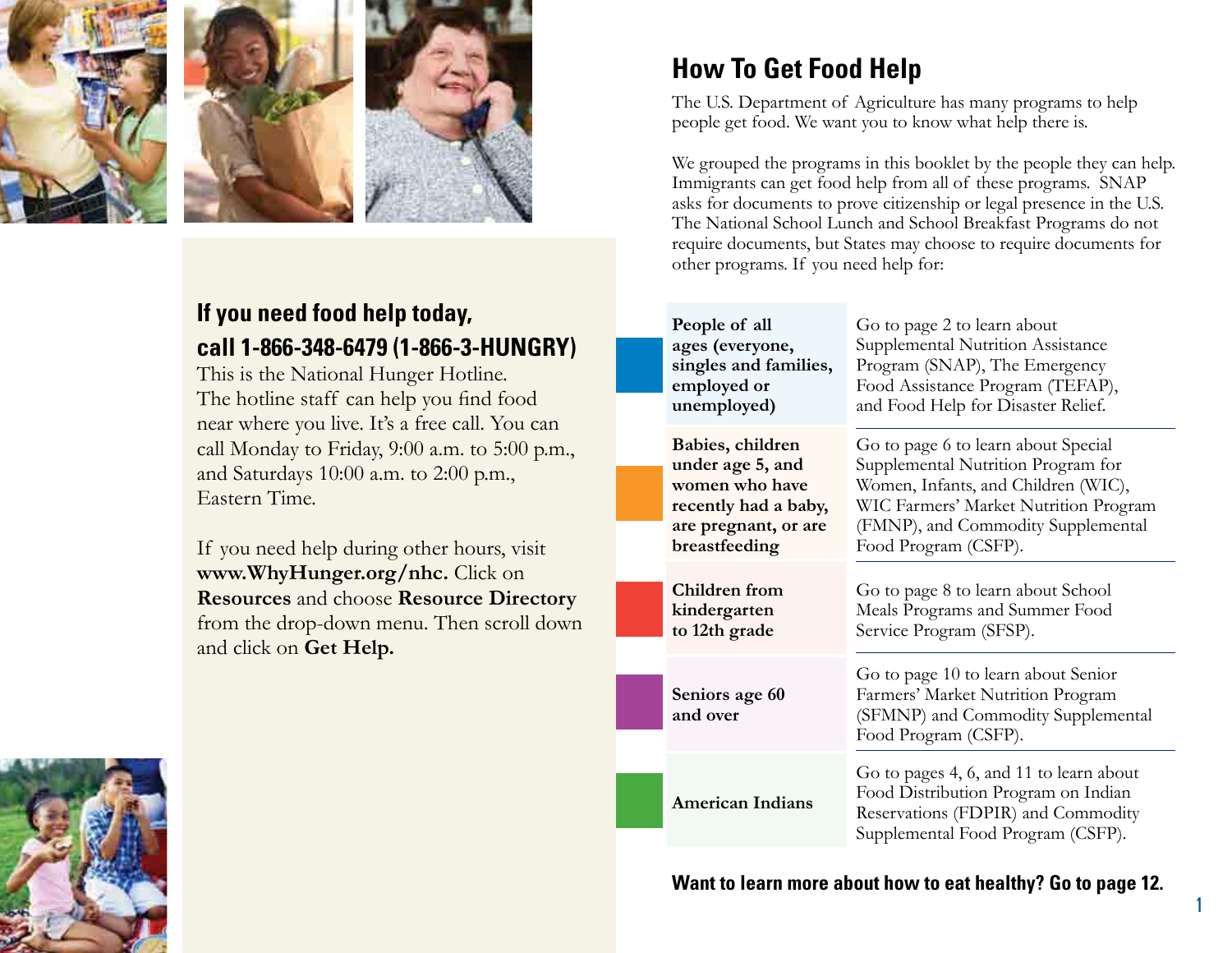## **For People of All Ages**

#### **SNAP**

#### **(Supplemental Nutrition Assistance Program)**

*This was called the Food Stamp Program before. SNAP is the national program name. Some States may call it something else.* 

#### **What the Program Does**

With SNAP, you get an Electronic Benefit Transfer (EBT) card. You use it like a debit card to buy food at the grocery store. SNAP puts benefits on this card once a month. SNAP also has programs to help you learn to eat healthy and be active.

#### **Who Can Apply**

SNAP is for people and families with low incomes. Anyone can apply. If you qualify, you will receive SNAP. The amount depends on your income, your expenses, and your family size.

If you are an immigrant, you have to prove you have legal status to apply for SNAP. Getting SNAP will not hurt your chances to become a citizen if you are documented. You may have a waiting period before you can get SNAP.

Here are some immigrants that may be able to get SNAP without having to wait:

- Documented immigrant children under age 18
- Refugees
- Elderly and disabled

Your children may be able to get SNAP even if you cannot. The application is in your children's names, not yours. Learn more for the sake of your children!

The amount of SNAP you get depends on:

- How much money you have
- How many are in your family
- Some of your expenses

If you qualify, you get your benefits within 30 days after you apply. If you have little or no money, please let your SNAP worker know. You may be able to get help sooner.

### **To Learn More About SNAP**

Call 1-800-221-5689, or visit <www.fns.usda.gov/snap>.

## **TEFAP (The Emergency Food Assistance Program)**

#### **What the Program Does**

TEFAP gives food to food banks in every State. Then the food banks give food to soup kitchens and food pantries. You may be able to eat at local soup kitchens. You may also be able to take food home from local pantries or have food delivered to you.

## **Who Can Apply**

Each State has its own rules about who can get food at soup kitchens and food pantries. Also, not all areas in each State offer TEFAP. Call the National Hunger Hotline at 1-866-348-6479 to find out about soup kitchens and pantries in your area. Then call the soup kitchen or food pantry in your area to find out who can apply.

## **To Learn More About TEFAP**

Call the National Hunger Hotline at 1-866-348-6479. You can also visit <www.fns.usda.gov/fdd/programs/tefap>.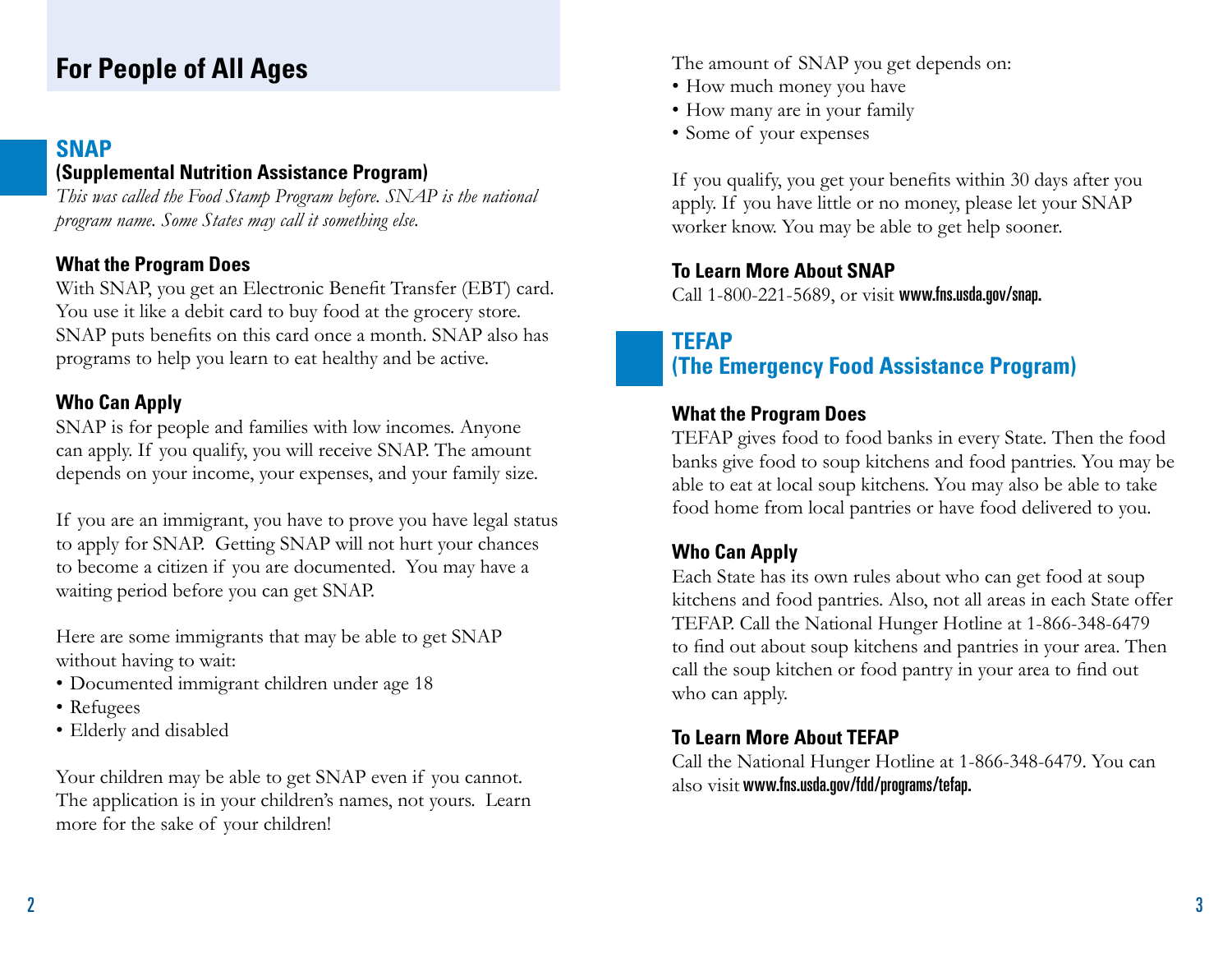#### **FDPIR (Food Distribution Program on Indian Reservations)**

American Indians are eligible for all nutrition programs, including SNAP and WIC. But you cannot get both SNAP and FDPIR.

#### **What the Program Does**

With FDPIR, you can get a package of USDA Foods to take home once a month.

#### **Who Can Apply**

People with low incomes living on Indian reservations can apply. In some areas, Native Americans who live near reservations may also apply. If you receive FDPIR, you cannot receive SNAP. **FOOD Distribution Program on Indian Reservations)**<br>
American Indians are eligible for all nutrition programs,<br>
This program helps people get food<br>
and FDPIR.<br>
and FDPIR, you can also agence to USDA Foods to take<br> **What th** 

#### **To Learn More About FDPIR**

http://www.fns.usda.gov/fdd/contacts/fdpir-contacts.htm. Call your Tribal Organization to learn more or to apply. To find out the phone number of the Tribal contact in your State, call 1-866-348-6479. You can also visit



#### **What the Program Does**

This program helps people get food when there is a hurricane, earthquake, or other disaster. You may be able to get meals at local shelters and soup kitchens. You may also be able to get food to use at home or receive a Disaster SNAP card to shop for food.

#### **Who Can Apply**

If you live in an area affected by a disaster, you may be able to get this help.

#### **To Learn More About Disaster Relief**

Call your State hotline to see if your area is giving this help. The staff can tell you how to get help. To find out what your State's hotline number is, call 1-866-348-6479 or visit

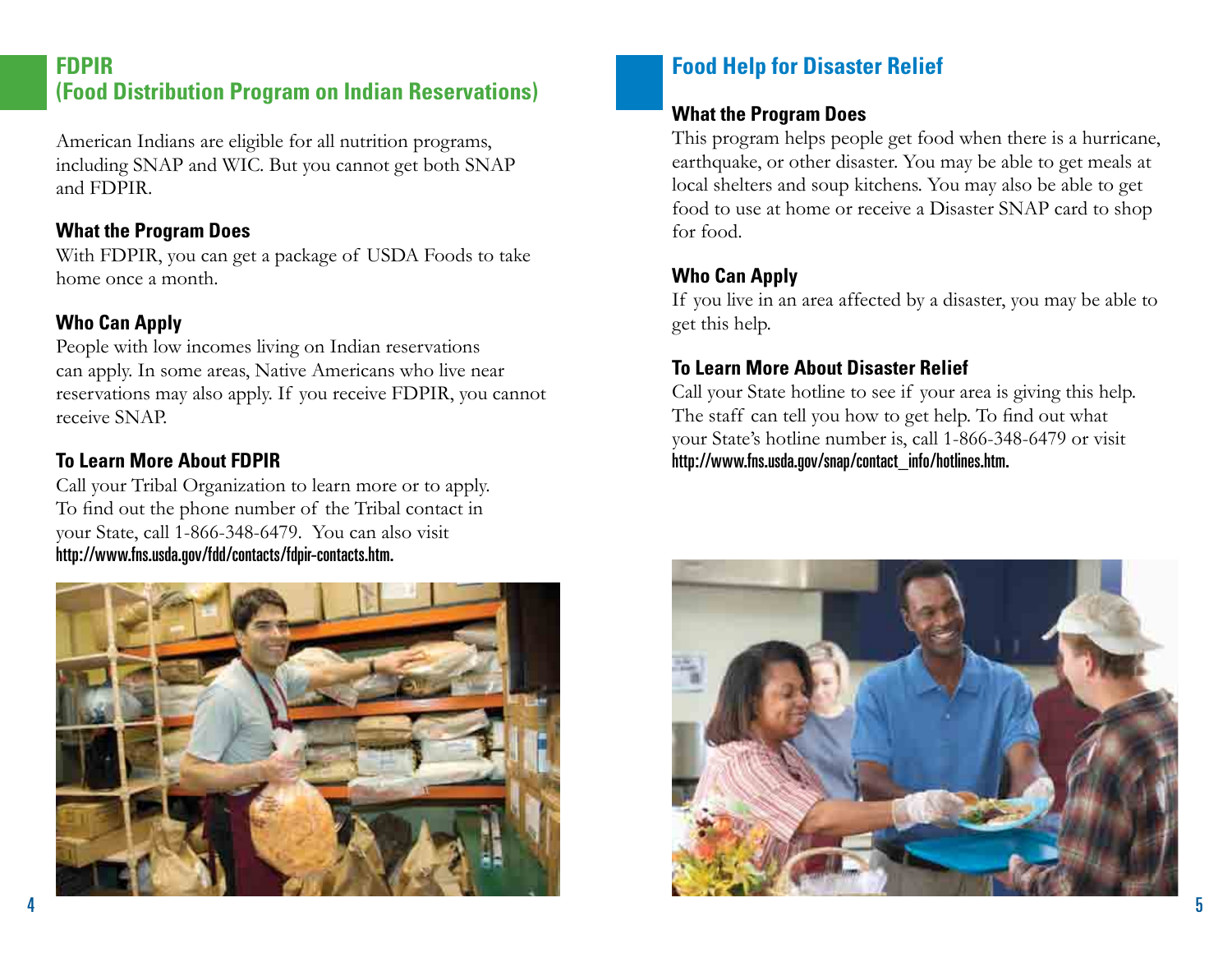## **For Babies, Young Children, and Women Who Have Recently Had a Baby, Are Pregnant, or Are Breastfeeding**

#### **WIC**

**(Special Supplemental Nutrition Program for Women, Infants, and Children)** 

#### **What the Program Does**

Each month, WIC provides a voucher or coupon. You use it to buy foods that will help you and your children eat healthy. You can also learn about healthy eating, get support to help you breastfeed your baby, and find out about healthcare and other services. In some States WIC is using Electronic Benefit Transfer (EBT) cards. In these States, you use an EBT card, like a debit card, to buy food at the grocery store.

#### **Who Can Apply**

You can apply for WIC if you have a low income and have recently had a baby, are pregnant, or are breastfeeding, or if you have children up to 5 years old. You may be able to get WIC even if you do not qualify for SNAP.

#### **To Learn More About WIC**

Call your local health department or, to find out where to apply in your State, visit <http://www.fns.usda.gov/wic/Contacts/statealpha.HTM>

#### **WIC FMNP (Farmers' Market Nutrition Program)**

Some States offer FMNP. It gives you coupons you can use to shop at farmers' markets or roadside produce stands. You can buy fresh fruits, vegetables, and herbs. Women and children receiving WIC or who are on a waiting list for WIC can apply for this program.

#### **To Learn More About WIC FMNP**

To find out if your State offers FMNP in your community, ask your local WIC office or visit <http://www.fns.usda.gov/wic/Contacts/farm.HTM> to find out who to contact in your State.

#### **CSFP (Commodity Supplemental Food Program)**

#### **What the Program Does**

Some States offer CSFP in some areas. With CSFP, you can get a food package to take home once a month.

#### **Who Can Apply**

Pregnant women, mothers of babies, and families with children up to age 6 who have a low income can apply. But you must live in an area that offers CSFP. You may not apply if you are on WIC. You may apply if you are on SNAP.

#### **To Learn More About CSFP**

Visit <http://www.fns.usda.gov/fdd/contacts/sdacontacts.htm> or call 1-866-348-6479 to find your State CSFP contact.

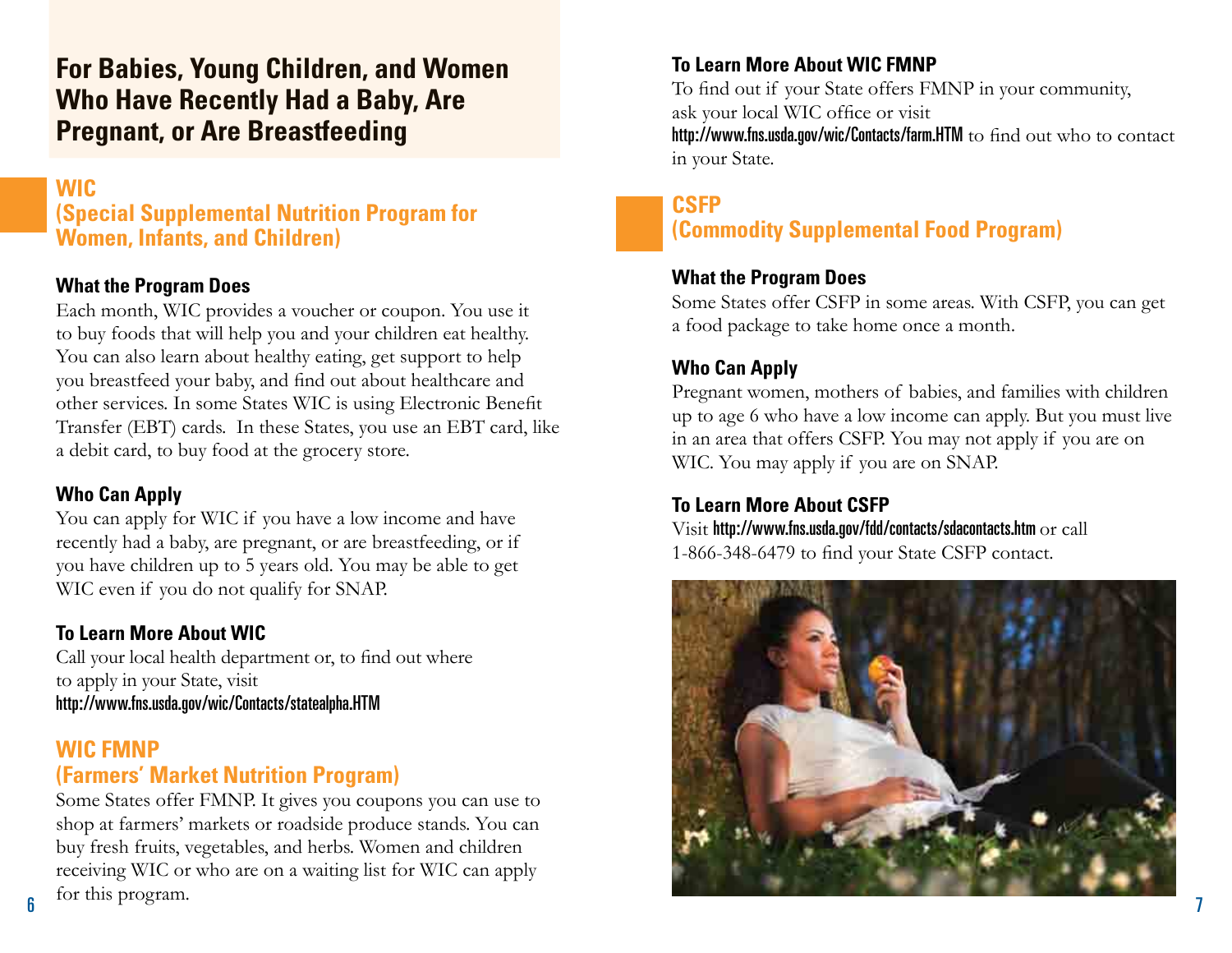## **For Children From Kindergarten to 12th Grade**

#### **School Meals Programs**

There are many school meals programs. They include the National School Lunch Program, the School Breakfast Program, the Fresh Fruit and Vegetable Program, and others.

#### **What the Programs Do**

In the National School Lunch Program, children can get free or lower price lunches at school. Some schools also serve breakfast, after-school snacks, fresh fruits and vegetables, and summer meals.

#### **Who Can Apply**

Families with children in grade school through high school can apply. If you get help from SNAP, your children will get free or lower price school breakfasts and lunches. But you may qualify even if you are not in one of these programs.

#### **To Learn More About the School Meals Programs**

Ask someone at the office of your child's school what meal programs they offer and how to apply. You can also visit <http://www.fns.usda.gov/cnd>.

### **SFSP (Summer Food Service Program)**

#### **What the Program Does**

Some schools, summer camps, churches, and community groups serve free breakfasts and lunches to children during the summer.

#### **Who Can Apply**

Meals are served to any child age 18 and younger who comes to eat. But some camps and clubs serve only children in their programs.

#### **To Learn More About SFSP**

To find where summer meals are in your area, call your State's phone number. You can find out this phone number by calling 1-866-348-6479. You can also visit [http://www.fns.usda.gov/cnd/summer.](http://www.fns.usda.gov/cnd/summer)

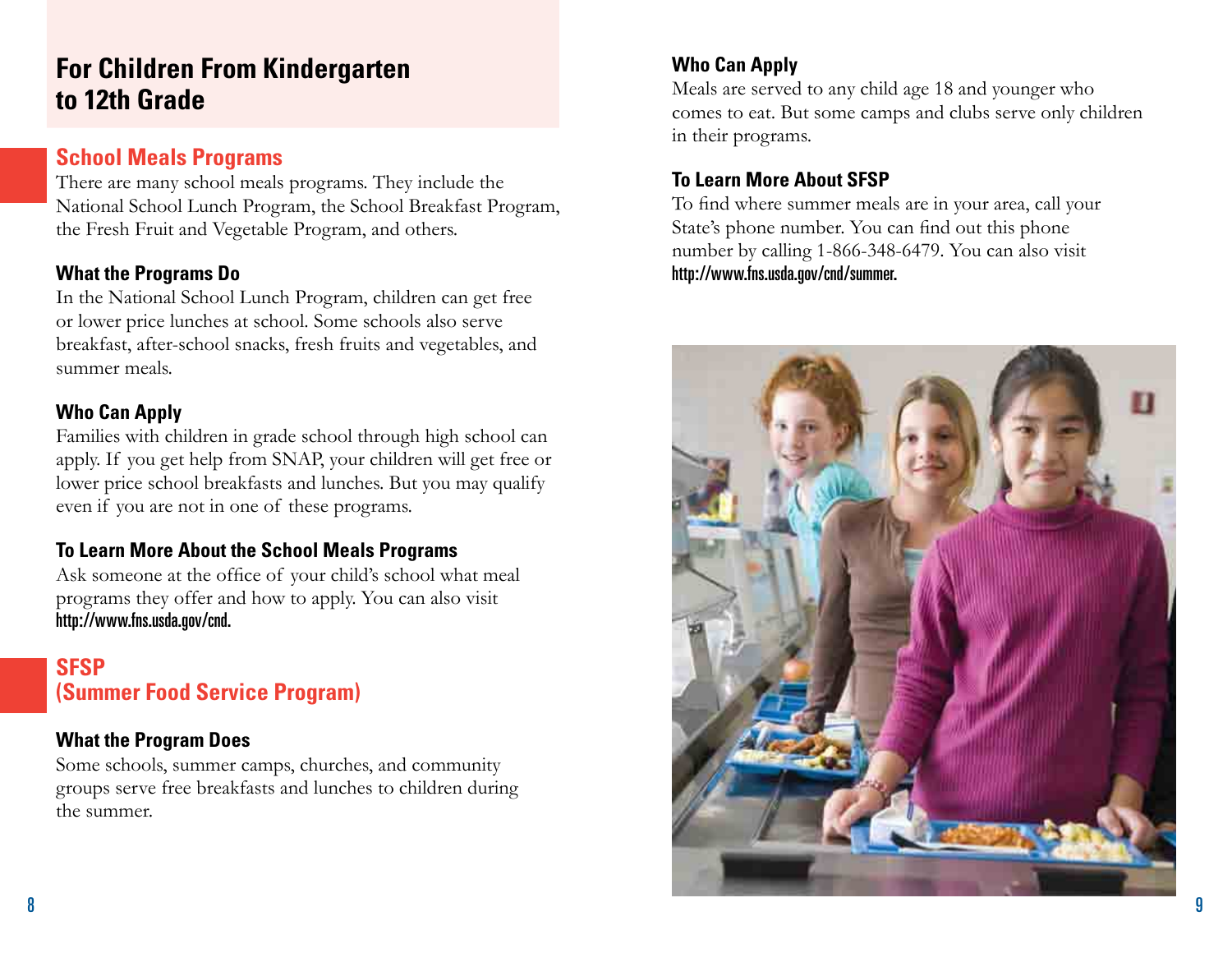## **For Seniors**

#### **SFMNP (Senior Farmers' Market Nutrition Program)**

#### **What the Program Does**

Some States offer SFMNP. You can buy fresh fruits, vegetables, honey, and herbs. You can use the coupons at farmers' markets, roadside stands, and community programs that grow fruits and vegetables.

#### **Who Can Apply**

People age 60 or older with low incomes can apply.

#### **To Learn More About SFMNP**

To find out if the SFMNP is available in your community, visit: <http://www.fns.usda.gov/wic/SeniorFMNP/SFMNPcontacts.htm>to contact your State SFMNP office. If you get SNAP or CSFP, talk to someone in that office.

#### **CSFP (Commodity Supplemental Food Program)**

#### **What the Program Does**

Some States offer CSFP. With CSFP, you can get a monthly food package to take home.

#### **Who Can Apply**

Seniors age 60 and older may apply. But you must live in an area that offers CSFP.

#### **To Learn More About CSFP**

Visit <http://www.fns.usda.gov/fdd/contacts/sdacontacts.htm> or call 1-866-348-6479 to find your State CSFP contact.

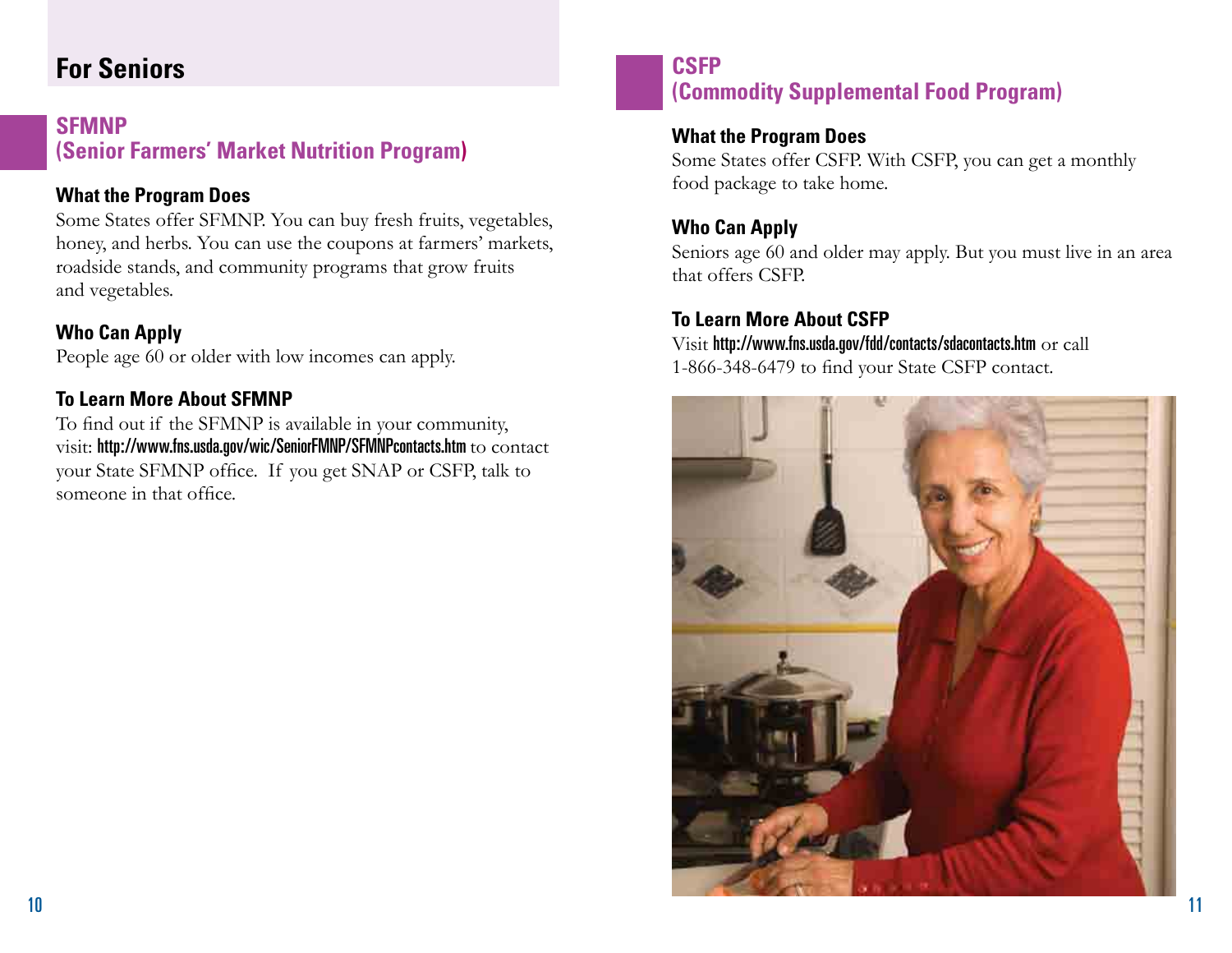## **Web Sites About Eating Right, Making a Food Budget, and Staying Active**

- **MyPyramid:** This site helps you create your own plan for a healthy, active life. <http://www.mypyramid.gov>
- **SNAP-Ed Connection:** This site has meal ideas, recipes, and tips on buying healthier foods. <http://snap.nal.usda.gov>
- **Recipe Finder:** This site has over 600 low-cost, healthy recipes. [http://recipefnder.nal.usda.gov](http://recipefinder.nal.usda.gov)
- **Team Nutrition:** This site can help schools and other groups teach kids about eating and living healthy. <http://teamnutrition.usda.gov/team.html>







**The U.S. Government has many programs to help people get food. We want you to know what help there is.**